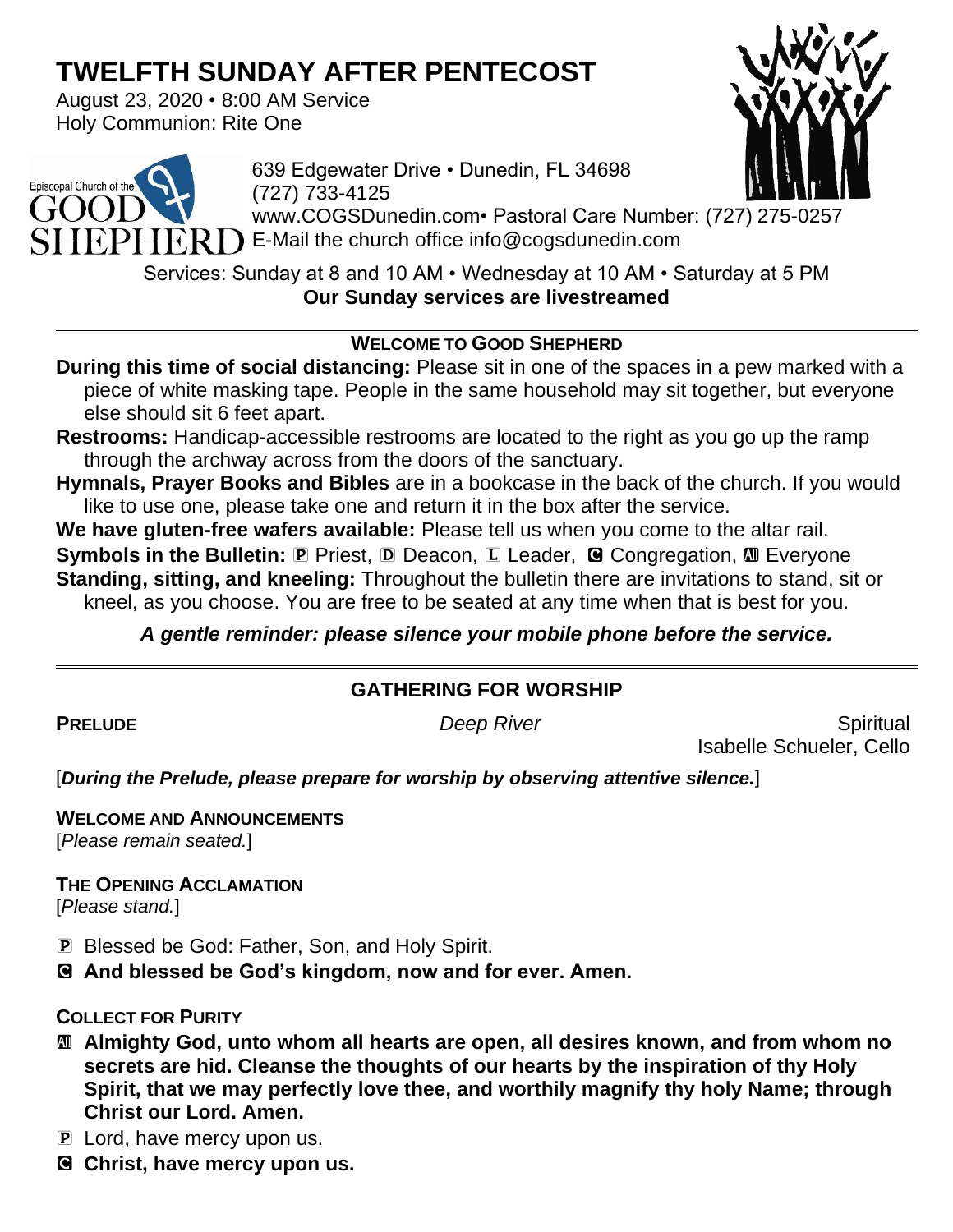#### **P** Lord, have mercy upon us.

## **COLLECT OF THE DAY**

P The Lord be with you.

# C **And with thy Spirit.**

- P Let us pray… O God, with all your faithful followers of every age, we praise you, the rock of our life. Be our strong foundation and form us into the body of your Son, that we may gladly minister to all the world, through Jesus Christ, our Savior and Lord.
- C **Amen.**

# **THE WORD OF GOD**

**The Readings:** Isaiah 51:1-6, Psalm 138, Romans 12:1-8, Matthew 16:13-20 [*Please be seated.*]

# **The First Reading**

L *The First Reading is taken from Isaiah, Chapter 51…*

Listen to me, you who look for righteousness, you who seek the Lord: Look to the rock from which you were cut and to the quarry where you were dug. Look to Abraham your ancestor, and to Sarah, who gave you birth. They were alone when I called them, but I blessed them and made them many. The Lord will comfort Zion; he will comfort all her ruins. He will make her desert like Eden and her wilderness like the Lord's garden. Happiness and joy will be found in her—thanks and the sound of singing.

Pay attention to me, my people; listen to me, my nation, for teaching will go out from me, my justice, as a light to the nations. I will quickly bring my victory. My salvation is on its way, and my arm will judge the peoples. The coastlands hope for me; they wait for my judgment. Look up to the heavens, and gaze at the earth beneath. The heavens will disappear like smoke, the earth will wear out like clothing, and its inhabitants will die like gnats. But my salvation will endure forever, and my righteousness will be unbroken.

- L The Word of the Lord.
- C **Thanks be to God.**

# **The Psalm**

- L *We will read responsively Psalm 138…*
- L I will give thanks to you, O LORD, with my whole heart; before the gods I will sing your praise.
- C **I will bow down toward your holy temple and praise your Name, because of your love and faithfulness;**
- L For you have glorified your Name and your word above all things.
- C **When I called, you answered me; you increased my strength within me.**
- L All the kings of the earth will praise you, O LORD, when they have heard the words of your mouth.
- C **They will sing of the ways of the LORD, that great is the glory of the LORD.**
- L Though the LORD be high, he cares for the lowly; he perceives the haughty from afar.
- C **Though I walk in the midst of trouble, you keep me safe; you stretch forth your hand against the fury of my enemies; your right hand shall save me.**
- L The LORD will make good his purpose for me;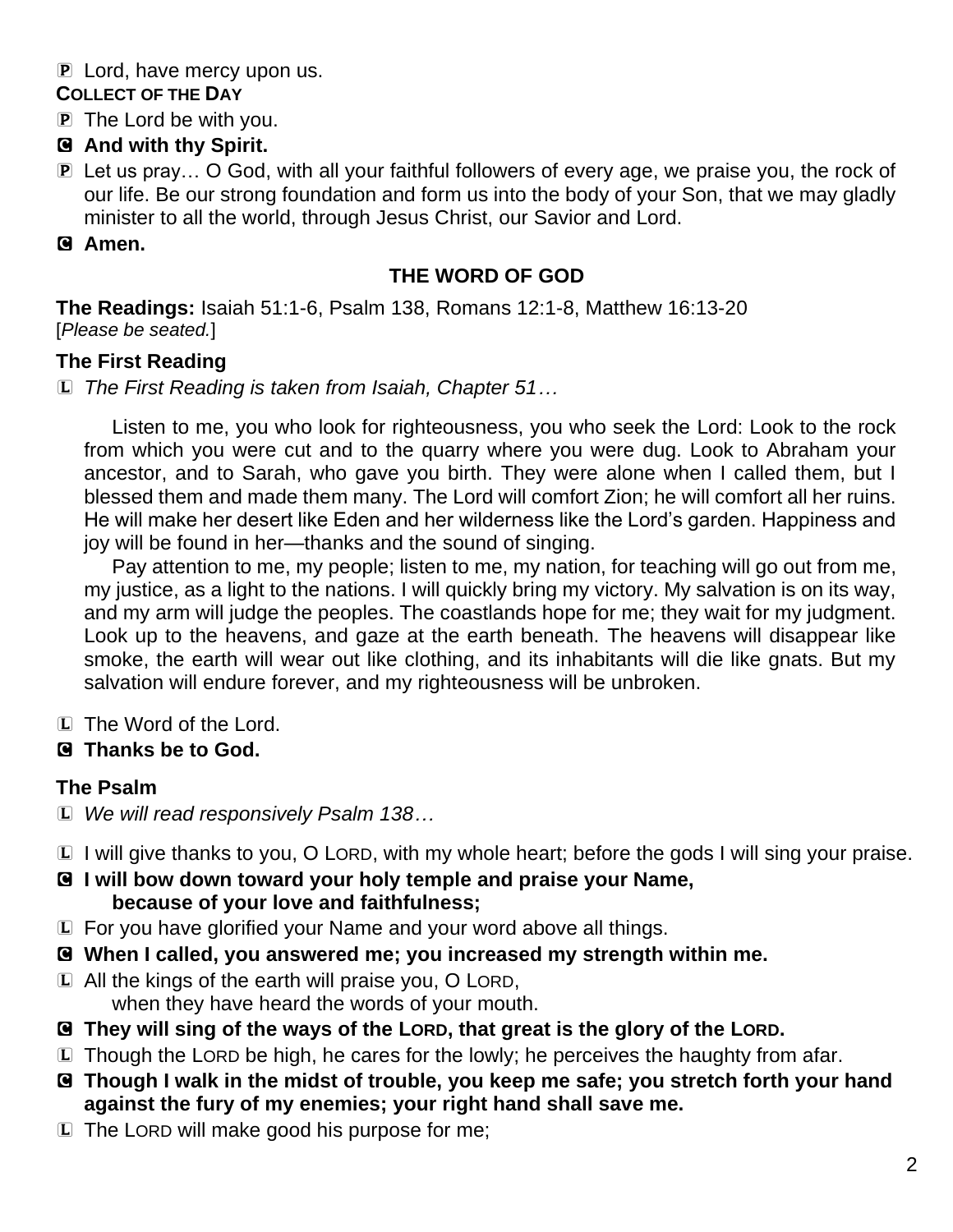O LORD, your love endures for ever; do not abandon the works of your hands.

## **The Second Reading**

L *The Second Reading is taken from Romans, chapter 12*

So, brothers and sisters, because of God's mercies, I encourage you to present your bodies as a living sacrifice that is holy and pleasing to God. This is your appropriate priestly service. Don't be conformed to the patterns of this world, but be transformed by the renewing of your minds so that you can figure out what God's will is—what is good and pleasing and mature.

Because of the grace that God gave me, I can say to each one of you: don't think of yourself more highly than you ought to think. Instead, be reasonable since God has measured out a portion of faith to each one of you. We have many parts in one body, but the parts don't all have the same function. In the same way, though there are many of us, we are one body in Christ, and individually we belong to each other. We have different gifts that are consistent with God's grace that has been given to us. If your gift is prophecy, you should prophesy in proportion to your faith. If your gift is service, devote yourself to serving. If your gift is teaching, devote yourself to teaching. If your gift is encouragement, devote yourself to encouraging. The one giving should do it with no strings attached. The leader should lead with passion. The one showing mercy should be cheerful.

L The Word of the Lord.

## C **Thanks be to God.**

## **The Gospel**

[*Please stand.*]

D The Holy Gospel of our Lord Jesus Christ according to Matthew.

# C **Glory be to thee, O Lord.**

D Now when Jesus came to the area of Caesarea Philippi, he asked his disciples, "Who do people say the Human One is?"

They replied, "Some say John the Baptist, others Elijah, and still others Jeremiah or one of the other prophets."

He said, "And what about you? Who do you say that I am?"

Simon Peter said, "You are the Christ, the Son of the living God."

Then Jesus replied, "Happy are you, Simon son of Jonah, because no human has shown this to you. Rather my Father who is in heaven has shown you. I tell you that you are Peter. And I'll build my church on this rock. The gates of the underworld won't be able to stand against it. I'll give you the keys of the kingdom of heaven. Anything you fasten on earth will be fastened in heaven. Anything you loosen on earth will be loosened in heaven." Then he ordered the disciples not to tell anybody that he was the Christ.

# D The Gospel of the Lord.

# C **Praise be to thee, O Christ.**

[*Please be seated.*]

**THE SERMON** Becky Robbins-Penniman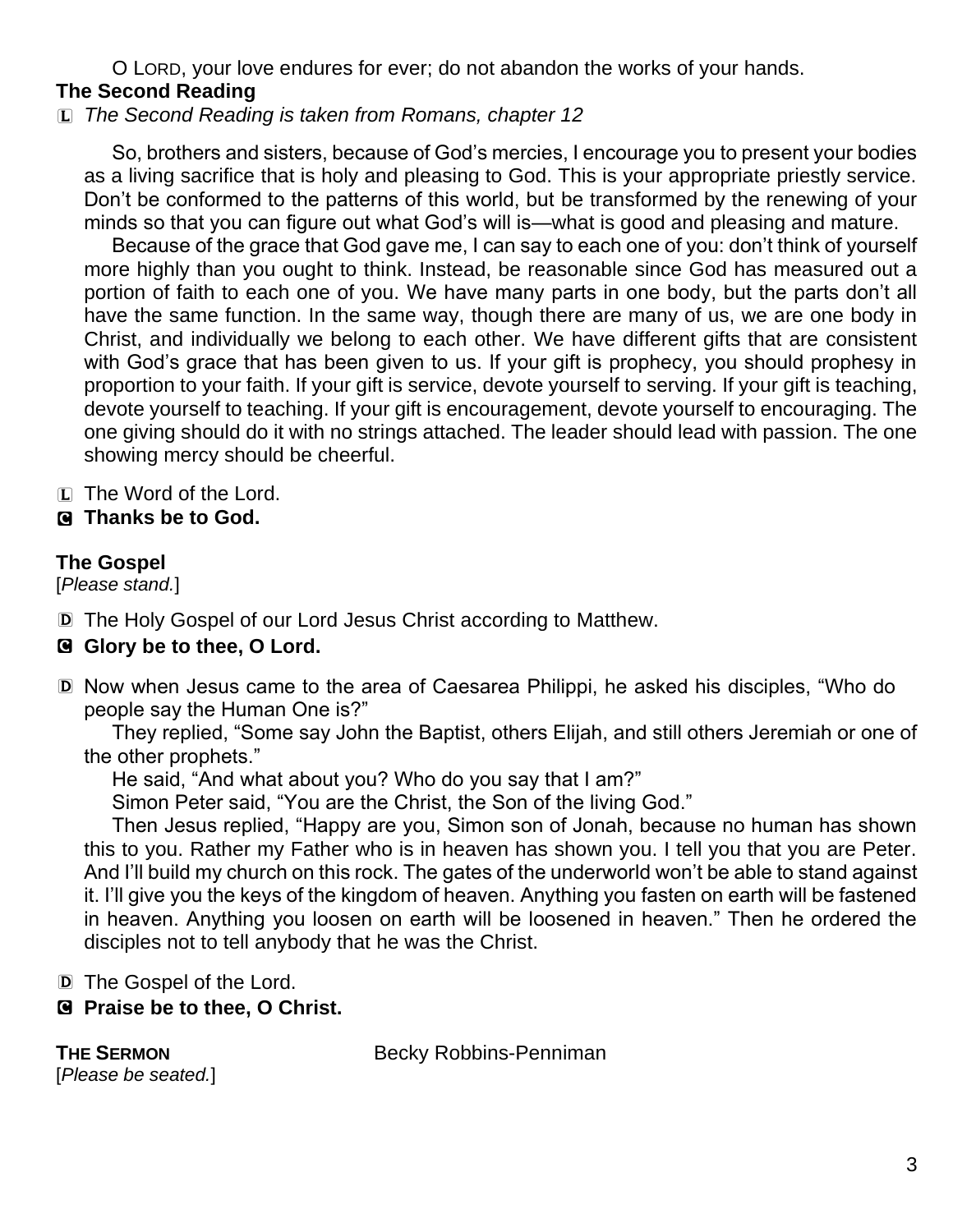C **We believe in one God, the Father, the Almighty, maker of heaven and earth, of all that is, seen and unseen.** 

**We believe in one Lord, Jesus Christ, the only Son of God, eternally begotten of the Father, God from God, Light from Light, true God from true God, begotten, not made, of one Being with the Father. Through him all things were made. For us and for our salvation he came down from heaven: by the power of the Holy Spirit he became incarnate from the Virgin Mary, and was made man. For our sake he was crucified under Pontius Pilate; he suffered death and was buried. On the third day he rose again in accordance with the Scriptures; he ascended into heaven and is seated at the right hand of the Father. He will come again in glory to judge the living and the dead, and his kingdom will have no end.**

**We believe in the Holy Spirit, the Lord, the giver of life, who proceeds from the Father and the Son. With the Father and the Son he is worshiped and glorified. He has spoken through the Prophets. We believe in one holy catholic and apostolic Church. We acknowledge one baptism for the forgiveness of sins. We look for the resurrection of the dead, and the life of the world to come. Amen.**

#### **THE PRAYERS OF THE PEOPLE**

*[Please sit, stand, or kneel, as you prefer.]*

- D Let us pray for the whole state of Christ's Church and the world.
- L Almighty and everliving God, who in thy holy Word hast taught us to make prayers, and supplications, and to give thanks for all humanity Receive these our prayers which we offer unto thy divine Majesty, beseeching thee to inspire continually the Universal Church with the spirit of truth, unity, and concord; and grant that all those who do confess thy holy Name may agree in the truth of thy holy Word, and live in unity and godly love. Gracious God,

## C **Hear our prayer.**

L Give grace, O heavenly Father, to all bishops, especially to Michael, our Presiding Bishop; Dabney, our Bishop; Barry and Michael, our Assisting Bishops; Becky, our Rector; Cindy, our Deacon; Ann, our Priest Associate; to our companion diocese of the Dominican Republic; to these Episcopal Churches in our Diocese; St. Andrew's, Tampa; St. John's, Clearwater; St. Martin's, Hudson, and the Clearwater Deanery Collaboration Partners; and to all priests, deacons, and the laity in their ministry; that they may, both by their life and doctrine, set forth thy true and lively Word, and rightly and duly administer thy holy Sacraments. Gracious God,

## C **Hear our prayer.**

- L And to all thy people give thy heavenly grace, and especially to this congregation here present; that, with meek heart and due reverence, they may hear and receive thy holy Word, truly serving thee in holiness and righteousness all the days of their life. Gracious God,
- C **Hear our prayer.**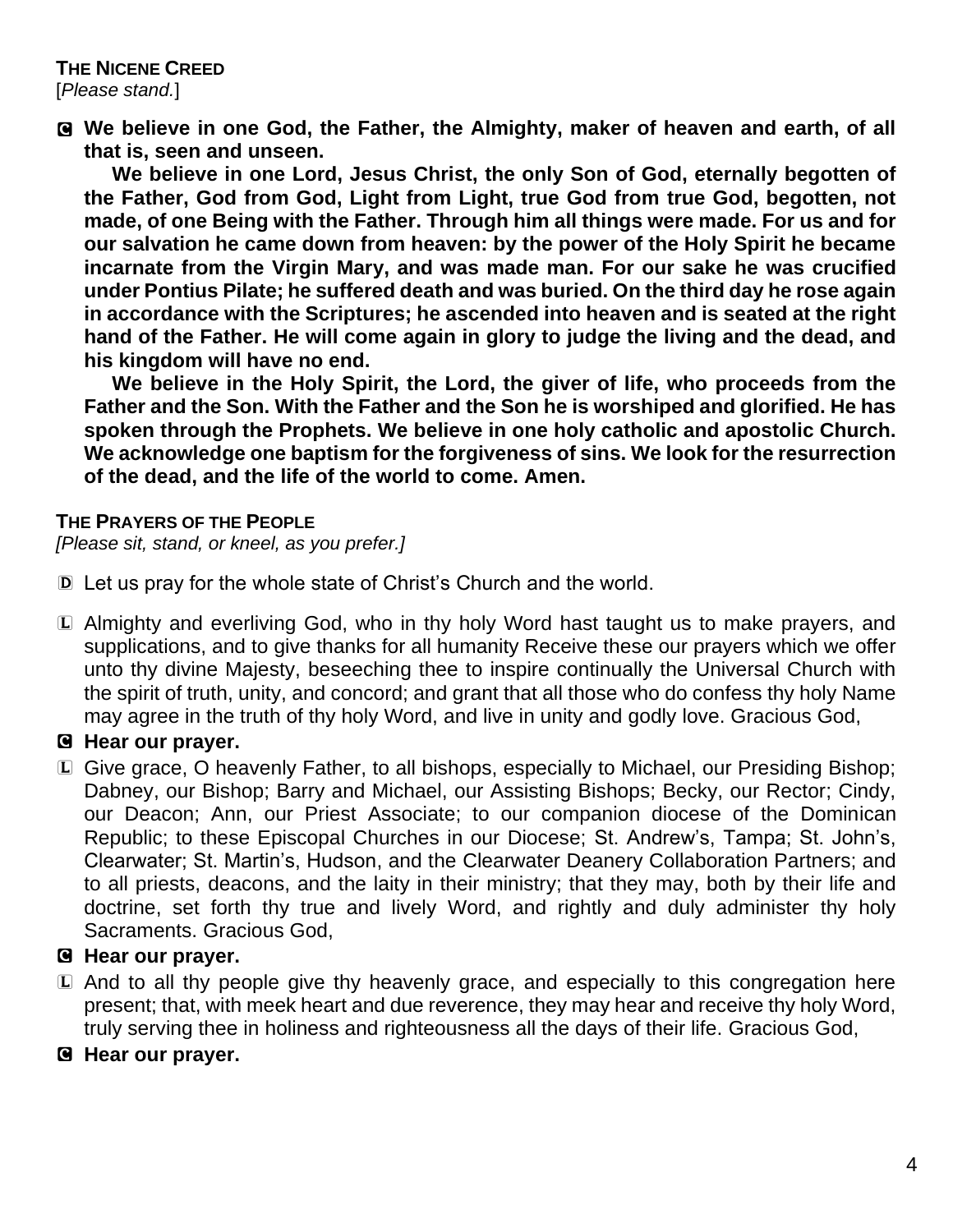L We beseech thee also so to rule the hearts of those who bear the authority of government in this and every land, especially President Trump, that they may be led to wise decisions and right actions for the welfare and peace of the world. We pray that all God's children might live in the hope of the world peace for which we are created. Gracious God,

# C **Hear our prayer.**

L And we most humbly beseech thee, of thy goodness, O Lord, to comfort and succor [*add handwritten names from notebook*] and all those who, in this transitory life, are in trouble, sorrow, need, sickness, or any other adversity, especially those listed in the weekly news who have asked for our prayers, and those we now name, aloud or in our hearts. [*Leave time…*] Gracious God,

# C **Hear our prayer.**

L Open, O Lord, the eyes of all people to behold thy gracious hand in all thy works, that, rejoicing in thy whole creation, they may honor thee with their substance, and be faithful stewards of thy bounty. We give thanks are given as a testimony to keep frolicking in God's love always. Thank you, Pastor Becky, for reminding us often. Zipadeedoodah! for the birthdays this coming week of Terry Eldridge, Barbara Rennie, Dan Smith, Chris Schombs, Calvin Ringquist, James Lynch, and for those celebrating anniversaries this week, Elena & James Goletz. Gracious God,

# C **Hear our prayer.**

L And we also bless thy holy Name for all thy servants departed this life in thy faith and fear, [*especially… add names from notebook*] and those we name, aloud or in our hearts. [*Leave time…*] We beseech thee to grant them continual growth in thy love and service; and to grant us grace so to follow the good examples of all thy saints, that with them we may be partakers of thy heavenly kingdom. Gracious God,

# C **Hear our prayer.**

L Grant these our prayers, O Father, for Jesus Christ's sake, our only Mediator and Advocate.

# C **Amen.**

# **THE CONFESSION AND ABSOLUTION**

[*Please kneel or stand.*]

- D Let us humbly confess our sins unto Almighty God. [*Silence is kept.*] Most merciful God, . . .
- a **We confess that we have sinned against thee in thought, word, and deed, by what we have done, and by what we have left undone. We have not loved thee with our whole heart; we have not loved our neighbors as ourselves. We are truly sorry and we humbly repent. For the sake of thy Son Jesus Christ, have mercy on us and forgive us; that we may delight in thy will, and walk in thy ways, to the glory of thy Name. Amen.**
- P Almighty God, our heavenly Father, who of his great mercy hath promised forgiveness of sins to all those who with hearty repentance and true faith turn unto him, have mercy upon you, pardon and deliver you from all your sins, confirm and strengthen you in all goodness, and bring you to everlasting life; through Jesus Christ our Lord.

# C **Amen.**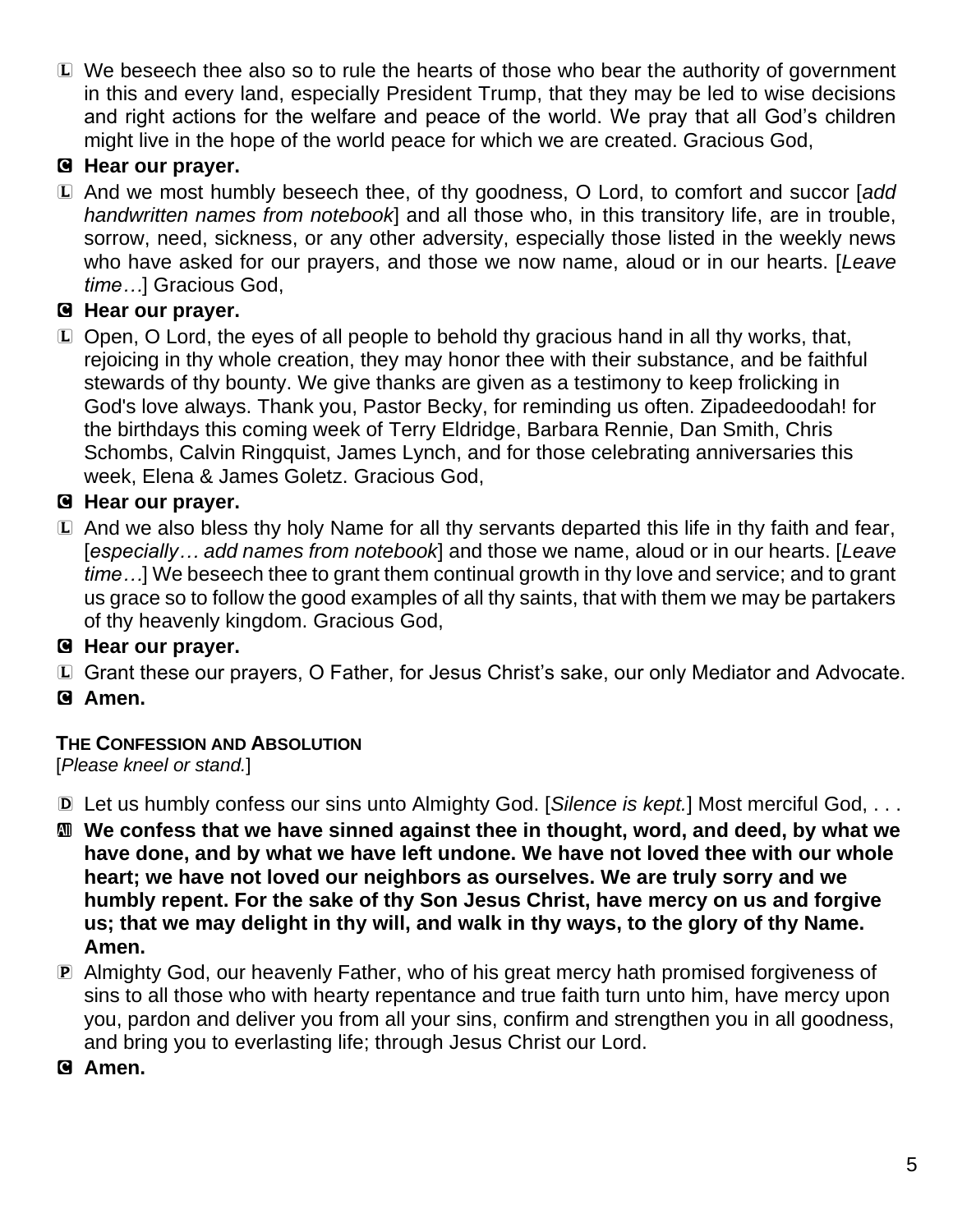### **THE GREETING OF PEACE**

[*Please stand. During this time of social distancing, a wave or bow, accompanied by a smile and "the Peace of the Lord be with you," will do nicely.*]

- **P** The peace of the Lord be always with you.
- C **And with thy spirit.**

## **THE HOLY COMMUNION**

#### **THE OFFERTORY SENTENCE**

D Walk in love, as Christ loved us and gave himself for us, an offering and sacrifice to God.

[*Please be seated. The offering plates are on stands in the front and the back of the church. If you wish, you may place an offering there.*]

**OFFERTORY** *Amazing Grace Amazing Grace New Britain* 

#### **THE PRESENTATION OF THE OFFERINGS**

[*Please stand when invited by the Deacon.*]

D As we receive these gifts, we acknowledge

C **All things come from thee, O Lord, and of thine own have we given thee.**

**THE GREAT THANKSGIVING:** Eucharistic Prayer II

- P The Lord be with you.
- C **And with thy spirit.**
- P Lift up your hearts.
- C **We lift them up unto the Lord.**
- P Let us give thanks unto our Lord God.
- C **It is meet and right so to do.**
- P It is very meet, right, and our bounden duty, that we should at all times, and in all places, give thanks unto thee, O Lord, holy Father, almighty, everlasting God, Creator of the light and source of life, who hast made us in thine image, and called us to new life in Jesus Christ our Lord. Therefore, with Angels and Archangels, and with all the company of heaven, we laud and magnify thy glorious Name; evermore praising thee, and saying,
- C **Holy, holy, holy, Lord God of Hosts: Heaven and earth are full of thy glory. Glory be to thee, O Lord Most High. Blessed is he that cometh in the name of the Lord. Hosanna in the highest.**

[*Please kneel or stand, as you choose.*]

P All glory be to thee, O Lord our God, for that thou didst create heaven and earth, and didst make us in thine own image; and, of thy tender mercy, didst give thine only Son Jesus Christ to take our nature upon him, and to suffer death upon the cross for our redemption. He made there a full and perfect sacrifice for the whole world; and did institute, and in his holy Gospel command us to continue, a perpetual memory of that his precious death and sacrifice, until his coming again.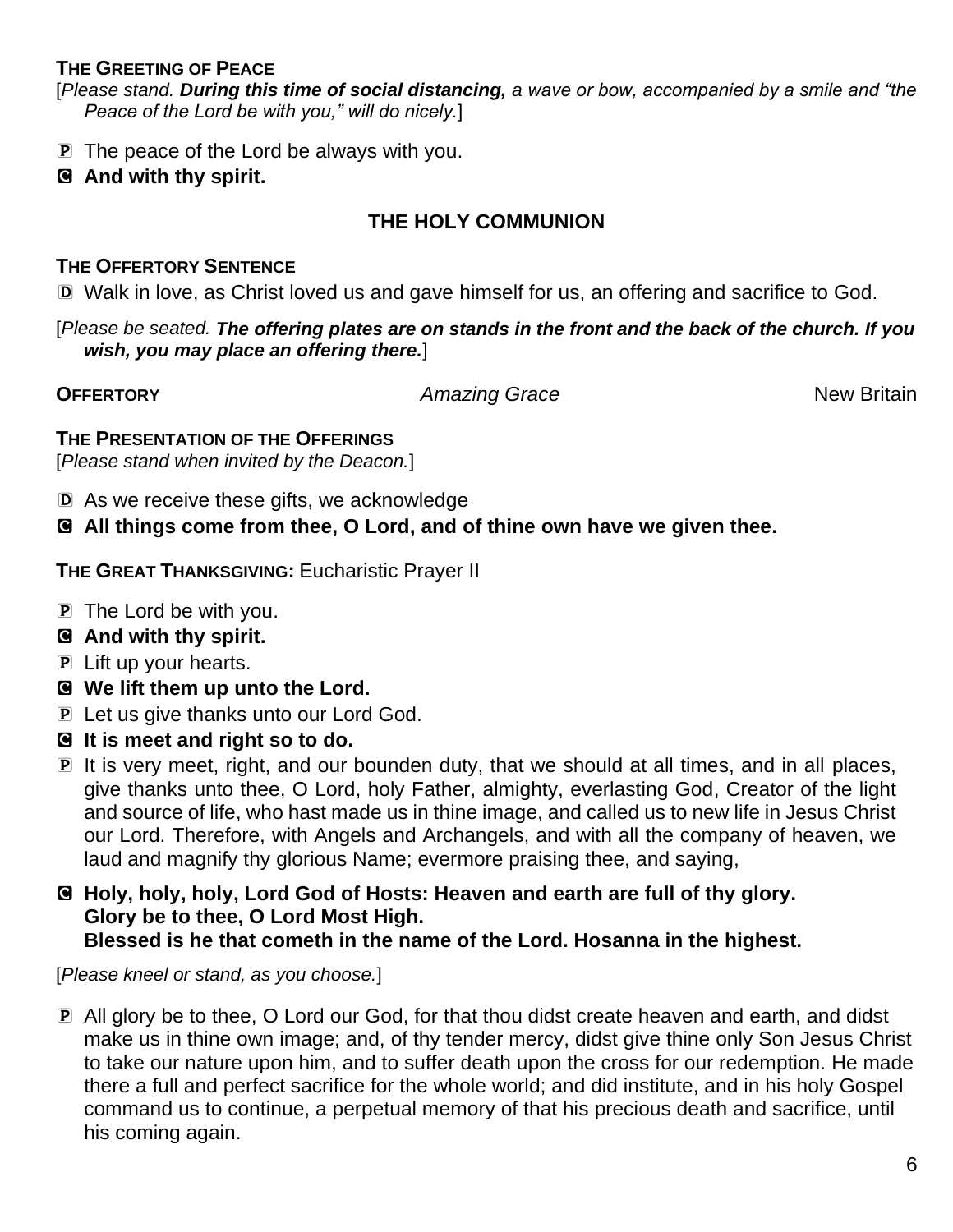- P For in the night in which he was betrayed, he took bread; and when he had given thanks to thee, he broke it, and gave it to his disciples, saying, "Take, eat, this is my Body, which is given for you. Do this in remembrance of me."
- P Likewise, after supper, he took the cup; and when he had given thanks, he gave it to them, saying, "Drink this, all of you; for this is my Blood of the New Covenant, which is shed for you, and for many, for the remission of sins. Do this, as oft as ye shall drink it, in remembrance of me."
- P Wherefore, O Lord and heavenly Father, we thy people do celebrate and make, with these thy holy gifts which we now offer unto thee, the memorial thy Son hath commanded us to make; having in remembrance his blessed passion and precious death, his mighty resurrection and glorious ascension; and looking for his coming again with power and great glory. And we most humbly beseech thee, O merciful Father, to hear us, and, with thy Word and Holy Spirit, to bless and sanctify these gifts of bread and wine, that they may be unto us the Body and Blood of thy dearly-beloved Son Jesus Christ.
- C **And we earnestly desire thy fatherly goodness to accept this our sacrifice of praise and thanksgiving, whereby we offer and present unto thee, O Lord, our selves, our souls and bodies. Grant, we beseech thee, that all who partake of this Holy Communion may worthily receive the most precious Body and Blood of thy Son Jesus Christ, and be filled with thy grace and heavenly benediction; and also that we and all thy whole Church may be made one body with him, that he may dwell in us, and we in him; through the same Jesus Christ our Lord;**
- P By whom, and with whom, and in whom, in the unity of the Holy Ghost all honor and glory be unto thee, O Father Almighty, world without end.
- C **AMEN.**

## **THE LORD'S PRAYER**

- P And now, as our Savior Christ hath taught us, we are bold to say,
- C **Our Father, who art in heaven, hallowed be thy Name, thy kingdom come, thy will be done, on earth as it is in heaven. Give us this day our daily bread. And forgive us our trespasses, as we forgive those who trespass against us. And lead us not into temptation, but deliver us from evil. For thine is the kingdom, and the power, and the glory, for ever and ever. Amen.**

## **THE BREAKING OF THE BREAD**

- P We break this Bread to share in the Body of Christ.
- C **Though we are many, we are one body, for we all share in the one Bread.**
- P The Gifts of God for the People of God. Take them in remembrance that Christ died for you, and feed on him in your hearts by faith, with thanksgiving.

[*You may be seated. All are welcome at the Lord's Table. Please follow the directions of the usher, who will let you know when it's your turn to go to the altar rail. During this time of social distancing, we need to approach the altar rail one at a time. Small cups with a wafer and wine will be on the altar rail. Please pick them up and consume them in turn when the server invites you to with the words, "The Body of Christ, the Bread of Heaven" and "The Blood of Christ, the Cup of Salvation." Place the cups you used into the basket on the altar rail. When you are finished, please return to your seat by the side aisle.*]